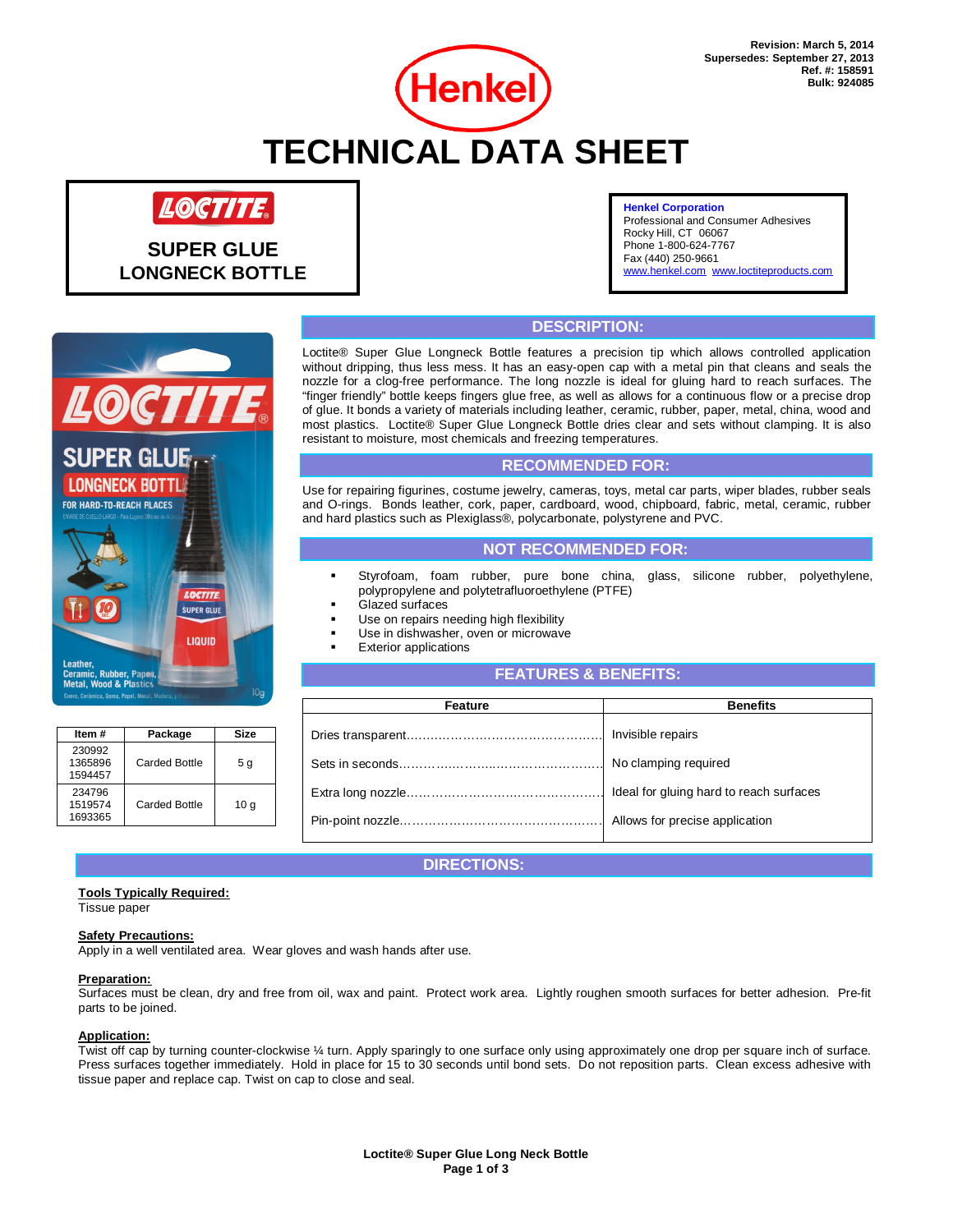#### **Clean-up**

j

After cleaning, wet any tissue used for wiping off glue with water and dispose of. When cleaning up larger quantities of uncured adhesive, apply water and allow to cure and then scrape up. Note this may result in damage to the surfaces. Cured adhesive may be cut away with caution using a sharp blade, removed with acetone or with boiling water. Note: Acetone is highly flammable and may not be suitable for use on all materials, test surface first. Follow manufacturer's instructions.

## **STORAGE AND DISPOSAL**

Not damaged by freezing in the unopened container. Optimal shelf life is achieved when unopened container is stored from 36°F to 46°F (2°C to 8°C). After opening, it is not recommended that the product be stored cold or frozen. Once opened, the product is best stored tightly sealed in a dry location away from heat sources or sun exposure. Humidity and high temperatures may decrease shelf life. Use an approved hazardous waste facility for disposal.

## **LABEL PRECAUTIONS**

**WARNING!** Contains Cyanoacrylate. Can cause severe eye injury. Bonds skin instantly. May cause allergic skin reaction. Skin contact may cause burns. Use in a well-ventilated area. Avoid contact with skin and eyes. **FIRST AID:** In case of eye contact, flush with water for 15 minutes; call a physician. For skin contact, flush with water. For ingestion, do not induce vomiting; call a physician. If spilled on clothing, flush with large quantities of water. **KEEP OUT OF THE REACH OF CHILDREN.**

#### **Refer to the Material Safety Data Sheet (MSDS) for further information**

## **DISCLAIMER**

The information and recommendations contained herein are based on our research and are believed to be accurate, but no warranty, express or implied, is made or should be inferred. Purchasers should test the products to determine acceptable quality and suitability for their own intended use. Nothing contained herein shall be construed to imply the nonexistence of any relevant patents or to constitute a permission, inducement or recommendation to practice any invention covered by any patent, without authority from the owner of the patent.

### **TECHNICAL DATA**

| <b>Typical Uncured Physical Properties</b>                         |                                                                                                                                                                         | <b>Typical Application Properties</b> |                                                                                                                   |  |
|--------------------------------------------------------------------|-------------------------------------------------------------------------------------------------------------------------------------------------------------------------|---------------------------------------|-------------------------------------------------------------------------------------------------------------------|--|
| Color:                                                             | Transparent colorless                                                                                                                                                   | <b>Application Temperature:</b>       | Do not apply below $50^{\circ}$ F (10 $^{\circ}$ C)                                                               |  |
| Appearance:                                                        | Liquid                                                                                                                                                                  | Odor:                                 | Sharp, irritating (use in a well-ventilated area)                                                                 |  |
| Base:                                                              | Ethyl cyanoacrylate                                                                                                                                                     | Fixture Time:                         | $15-30$ seconds*                                                                                                  |  |
| Specific Gravity:                                                  | 1.05                                                                                                                                                                    | Handling Time:                        | Leave undisturbed for at least 10 minutes.                                                                        |  |
| Flashpoint:                                                        | 176°F to 200°F (80°C to 93.4°C)                                                                                                                                         |                                       | For best results, allow full bond strength to<br>develop overnight before handling.                               |  |
| <b>VOC Content:</b>                                                | $<$ 2% by weight ( $<$ 20 g/L)                                                                                                                                          | <b>Full Bond Strength:</b>            | 12 to 24 hours $*$                                                                                                |  |
| Shelf Life:<br>Stored at 2-8°C:<br>Stored at 20°C:                 | From date of manufacture (unopened):<br>18 months<br>18 months                                                                                                          |                                       | *Cure time is dependent upon<br>temperature, humidity, porosity of surfaces<br>bonded and amount of adhesive used |  |
| Lot Code Explanation:<br>(Lot code printed on<br>bottom of bottle) | #YDDDX<br>$#$ = Disregard<br>$Y =$ Last Digit of Year of Manufacture<br>DDD = Day of manufacture based on<br>365 days in a year<br>X= Disregard (may not appear on all) |                                       |                                                                                                                   |  |
|                                                                    | For example: #3061<br>$= 61^{st}$ day of 2013<br>$=$ March 2, 2013                                                                                                      |                                       |                                                                                                                   |  |